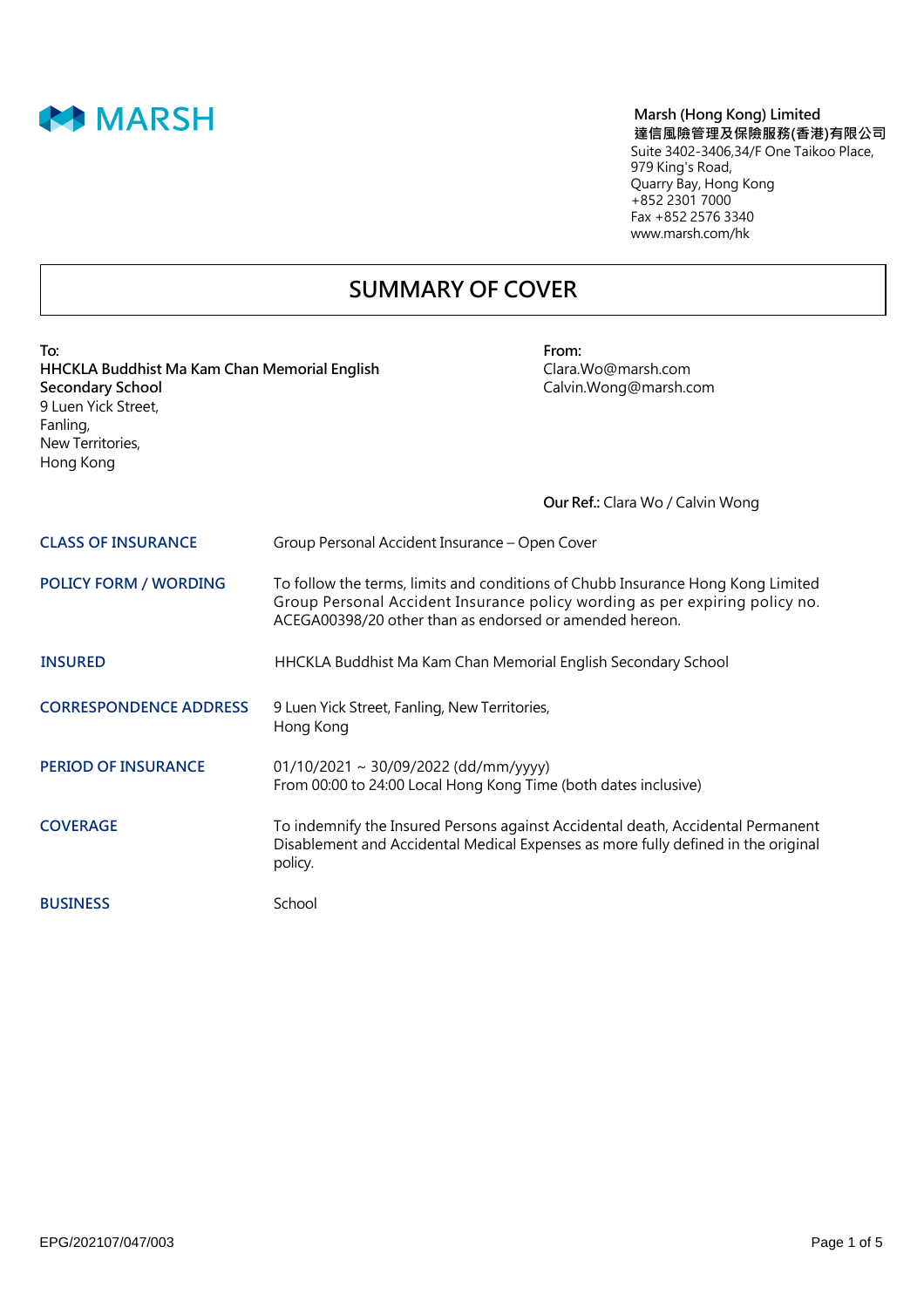| <b>SCOPE OF COVER</b>                            | The Insurance is operative only while the Insured Persons are participating in the<br>occupational duties of the Insured or Policyholder (as the case may be) or<br>participating in & whilst during performing duties, activities & services including<br>accommodation service provided by the Insured or Policyholder (as the case may<br>be) and any event / activities organised, held and coordinated by the Insured or<br>Policyholder (as the case may be) or whilst the Insured Person is travelling directly to<br>and from the home & place of work / meeting place.<br>It is hereby noted and agreed that this policy is extended to cover the event being<br>carried outside Hong Kong, the coverage commences when an Insured Person<br>leave his/ her place of residence to commence a business trip directly to the<br>immigration counter and shall continue until such time as he/ she returns to his/<br>her place of residence directly in which the Insured Person has arranged to travel or |                          |
|--------------------------------------------------|-------------------------------------------------------------------------------------------------------------------------------------------------------------------------------------------------------------------------------------------------------------------------------------------------------------------------------------------------------------------------------------------------------------------------------------------------------------------------------------------------------------------------------------------------------------------------------------------------------------------------------------------------------------------------------------------------------------------------------------------------------------------------------------------------------------------------------------------------------------------------------------------------------------------------------------------------------------------------------------------------------------------|--------------------------|
|                                                  | the Insured Persons disperses from the group at country of travelling, whichever is<br>earlier.                                                                                                                                                                                                                                                                                                                                                                                                                                                                                                                                                                                                                                                                                                                                                                                                                                                                                                                   |                          |
| <b>GEOGRAPHICAL LIMIT</b>                        | Worldwide                                                                                                                                                                                                                                                                                                                                                                                                                                                                                                                                                                                                                                                                                                                                                                                                                                                                                                                                                                                                         |                          |
| <b>ELIGIBLE INSURED PERSONS</b><br>(2021/2022)   | On estimated 664 students (details as per Appendix 1 lodged with the insurer)<br>while those students are participating and/or attending the insured program.                                                                                                                                                                                                                                                                                                                                                                                                                                                                                                                                                                                                                                                                                                                                                                                                                                                     |                          |
| <b>BENEFIT(S)</b>                                | i) Accidental Death/Permanent Disability<br>ii) Accidental Medical Expenses                                                                                                                                                                                                                                                                                                                                                                                                                                                                                                                                                                                                                                                                                                                                                                                                                                                                                                                                       | Rating Per head basis 人頭 |
|                                                  | i) HKD308,000 ii) HKD17,000                                                                                                                                                                                                                                                                                                                                                                                                                                                                                                                                                                                                                                                                                                                                                                                                                                                                                                                                                                                       | HKD8.00 per head         |
| <b>BENEFICIARY</b>                               | Unless stated separately, beneficiary will be the Own Estate of the Insured Person<br>according to the Hong Kong jurisdiction                                                                                                                                                                                                                                                                                                                                                                                                                                                                                                                                                                                                                                                                                                                                                                                                                                                                                     |                          |
| <b>AGGREGATE LIMIT(S) OF</b><br><b>LIABILITY</b> | HKD200,000,000 any one conveyance                                                                                                                                                                                                                                                                                                                                                                                                                                                                                                                                                                                                                                                                                                                                                                                                                                                                                                                                                                                 |                          |
| <b>AGE LIMIT</b>                                 | From 0 to 120 years old                                                                                                                                                                                                                                                                                                                                                                                                                                                                                                                                                                                                                                                                                                                                                                                                                                                                                                                                                                                           |                          |
|                                                  | For the insured persons who age between 0 to 100 years old, as per schedule of<br>benefit be provided.                                                                                                                                                                                                                                                                                                                                                                                                                                                                                                                                                                                                                                                                                                                                                                                                                                                                                                            |                          |
|                                                  | For the Insured Person who aged over 100 on the commencement date of the<br>Period of Insured, as per schedule of benefit but in no way exceed the following<br>maximum Schedule of Benefits (per event per person):                                                                                                                                                                                                                                                                                                                                                                                                                                                                                                                                                                                                                                                                                                                                                                                              |                          |
|                                                  | • Accidental Death / Permanent Disability: HKD500,000<br>• Accidental Medical Expenses: HKD7,000<br>Double Indemnity: Not Covered<br>• Major Burns: Not Covered                                                                                                                                                                                                                                                                                                                                                                                                                                                                                                                                                                                                                                                                                                                                                                                                                                                   |                          |
| <b>CONDITION(S)</b>                              | 1. Scale III Benefits<br>2. Double Indemnity For Public Conveyance Or Innocent Victim in Armed<br>Robbery Extension<br>3. No Terrorism Exclusion<br>4. Additional Major Burns for limit at HKD150,000<br>5. Accidental Medical Expenses payable to Chinese Bonesetting and<br>Acupuncturists will subject to HKD6,000 in aggregate per person per policy<br>year<br>6. Subject to minimum and non-refundable premium of HKD300 per certificate or<br>endorsement.<br>7. Scaring of the face: HKD25,000 any one accident                                                                                                                                                                                                                                                                                                                                                                                                                                                                                           |                          |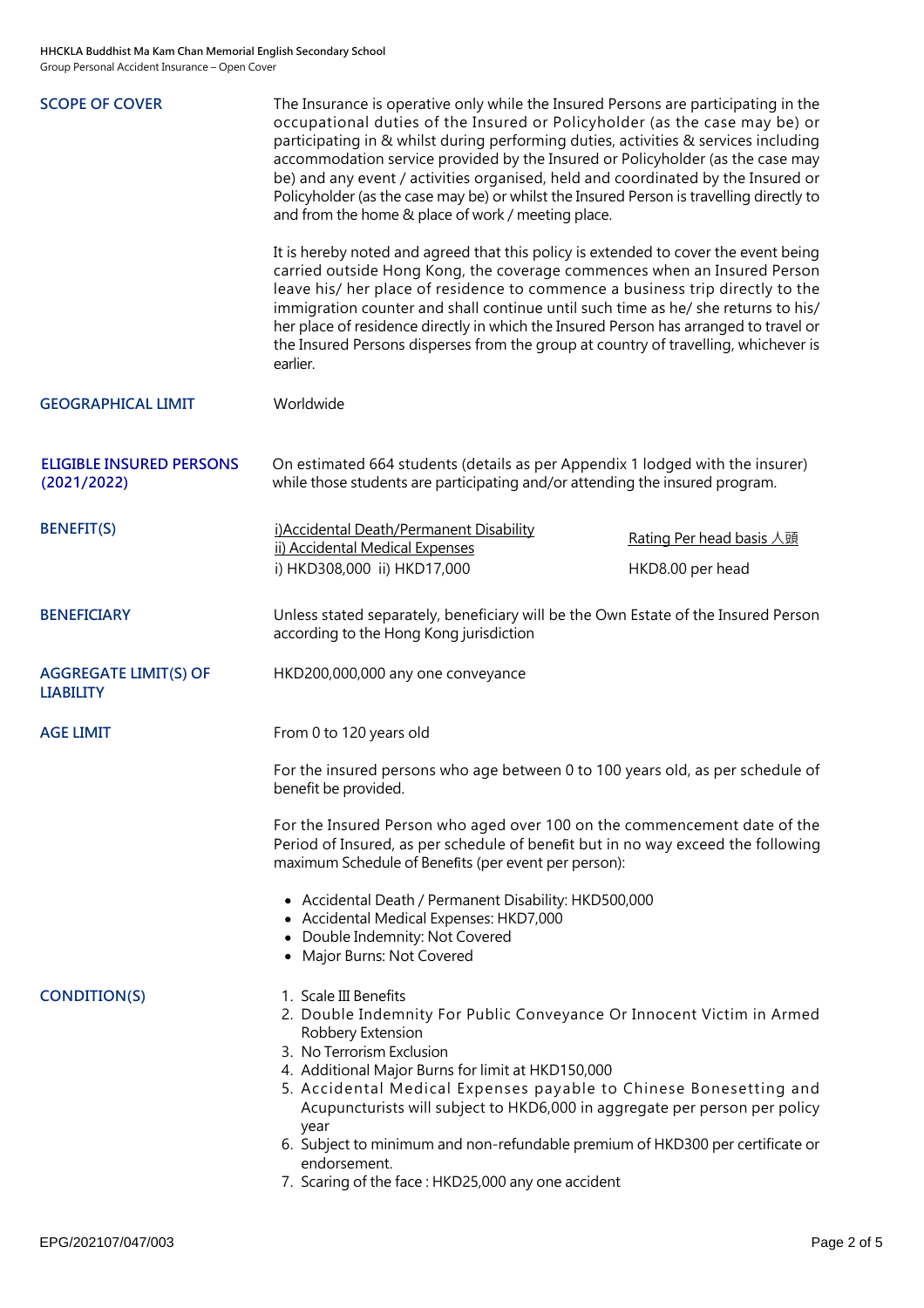|                                                                               | 8. Loss of Teeth: HKD1,000 per teeth<br>9. Emergency Medical Evacuation (Accident only) - Actual Cost<br>10. Repatriation of Mortal Remains (Accident only) – Actual Cost<br>11. Tuition or Advice Expenses for Rehabilitation - HKD25,000<br>12. Coma Benefit - HKD500 per week up to 50 weeks (2 weeks waiting period)<br>13. Accidental Hospital cash - HKD500 per day up to HKD5,000<br>14. Fractured Bones - HKD10,000 any one accident<br>15. Mobility Expenses: HKD20,000 any one accident<br>16. Education Fund: HKD25,000 per accident<br>17. Compassionate Visit: HKD15,000 any one accident<br>18. Child Escort: HKD15,000 any one accident<br>19. Hospital Guarantee Admission Service : HKD39,000 any one accident<br>20. Compassionate Death: HKD50,000 any one accident<br>21. Funeral Expense: HKD100,000 any one accident<br>22. Kidnap Benefit: HKD500 per day up to 30 days<br>23. Loss of or Damage to Personal Belongings due to Assault - HKD15,000<br>24. Trauma Counselling Benefits - HKD1,500 per visit up to HKD15,000<br>25. Parent Care - HKD15,000<br>All other terms, limits and conditions are as per original policy wording. |
|-------------------------------------------------------------------------------|----------------------------------------------------------------------------------------------------------------------------------------------------------------------------------------------------------------------------------------------------------------------------------------------------------------------------------------------------------------------------------------------------------------------------------------------------------------------------------------------------------------------------------------------------------------------------------------------------------------------------------------------------------------------------------------------------------------------------------------------------------------------------------------------------------------------------------------------------------------------------------------------------------------------------------------------------------------------------------------------------------------------------------------------------------------------------------------------------------------------------------------------------------------|
| <b>EXCLUSIONS</b>                                                             | This policy does not cover any loss or liability directly or indirectly, in whole or part,<br>arising as a result of:<br>1. Sickness, diseases, or any bacterial infection even if contracted by accident<br>other than bacterial infection that is the direct result of an accident cut or<br>wound.<br>2. Any kind of race (other than on foot), professional sports or any sports or stunt<br>activity where an insured person would or could earn income or remuneration<br>from engaging in it.<br>All exclusions are as per original policy wording.                                                                                                                                                                                                                                                                                                                                                                                                                                                                                                                                                                                                     |
| <b>APPLICABLE JURISDICTION</b><br><b>AND/OR LAW AND/OR</b><br><b>PRACTICE</b> | Hong Kong                                                                                                                                                                                                                                                                                                                                                                                                                                                                                                                                                                                                                                                                                                                                                                                                                                                                                                                                                                                                                                                                                                                                                      |
| ANNUAL PREMIUM                                                                | HKD5,312 + HKD5.31 (0.1% IA Levy) = HKD5,317.31                                                                                                                                                                                                                                                                                                                                                                                                                                                                                                                                                                                                                                                                                                                                                                                                                                                                                                                                                                                                                                                                                                                |
| <b>INSURER</b>                                                                | Chubb Insurance Hong Kong Limited (Chubb)<br>100%                                                                                                                                                                                                                                                                                                                                                                                                                                                                                                                                                                                                                                                                                                                                                                                                                                                                                                                                                                                                                                                                                                              |
| <b>INFORMATION</b>                                                            | • Claims was seen and noted by insurer.                                                                                                                                                                                                                                                                                                                                                                                                                                                                                                                                                                                                                                                                                                                                                                                                                                                                                                                                                                                                                                                                                                                        |
| <b>POLICY NUMBER</b>                                                          | ACEGA00398/21                                                                                                                                                                                                                                                                                                                                                                                                                                                                                                                                                                                                                                                                                                                                                                                                                                                                                                                                                                                                                                                                                                                                                  |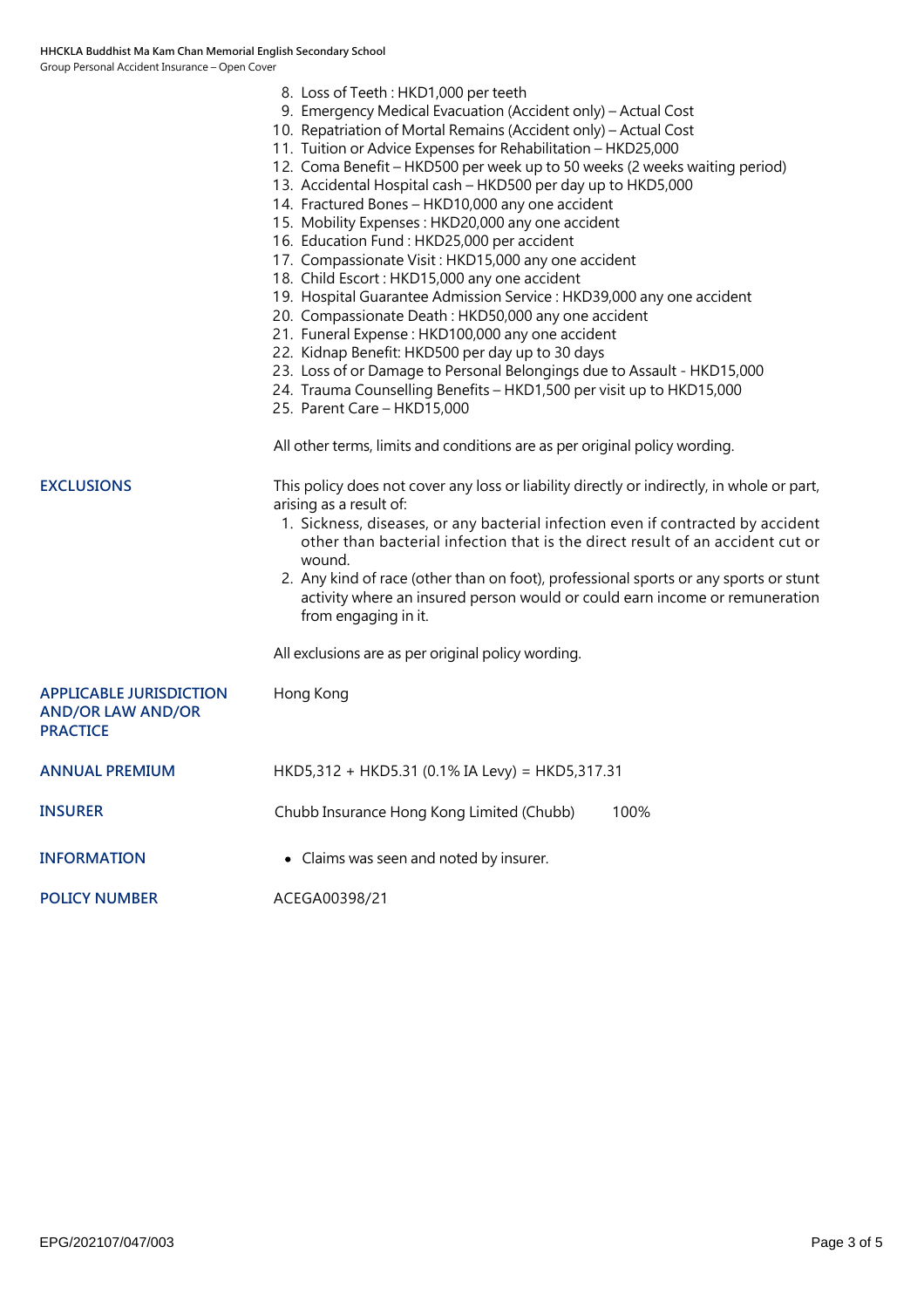Group Personal Accident Insurance – Open Cover

| <b>Table of Events</b>                                                                                               |                                                                                                                                                      | The percentage of the Sum Insured shown in the<br>Schedule against Personal Accident (per Insured<br>Person)                                                                                                                                                                                                                                                                                                                            |
|----------------------------------------------------------------------------------------------------------------------|------------------------------------------------------------------------------------------------------------------------------------------------------|-----------------------------------------------------------------------------------------------------------------------------------------------------------------------------------------------------------------------------------------------------------------------------------------------------------------------------------------------------------------------------------------------------------------------------------------|
| The Events<br>Note: The following Event(s) must occur within twelve (12) months<br>of the date of the Bodily Injury. |                                                                                                                                                      | <b>Scale III</b>                                                                                                                                                                                                                                                                                                                                                                                                                        |
| 1                                                                                                                    | <b>Accidental Death</b>                                                                                                                              | 100%                                                                                                                                                                                                                                                                                                                                                                                                                                    |
| 2                                                                                                                    | Permanent Total Disablement                                                                                                                          | 150%                                                                                                                                                                                                                                                                                                                                                                                                                                    |
| 3                                                                                                                    | Permanent paralysis of all Limbs                                                                                                                     | 150%                                                                                                                                                                                                                                                                                                                                                                                                                                    |
| 4                                                                                                                    | Permanent and incurable Insanity                                                                                                                     | 150%                                                                                                                                                                                                                                                                                                                                                                                                                                    |
| 5                                                                                                                    | Loss of sight of both eyes                                                                                                                           | 150%                                                                                                                                                                                                                                                                                                                                                                                                                                    |
| 6                                                                                                                    | Loss of sight of one (1) eye                                                                                                                         | 100%                                                                                                                                                                                                                                                                                                                                                                                                                                    |
| 7                                                                                                                    | Loss of two (2) Limbs                                                                                                                                | 150%                                                                                                                                                                                                                                                                                                                                                                                                                                    |
| 8                                                                                                                    | Loss of one (1) Limb                                                                                                                                 | 125%                                                                                                                                                                                                                                                                                                                                                                                                                                    |
| 9                                                                                                                    | Loss of speech and hearing                                                                                                                           | 100%                                                                                                                                                                                                                                                                                                                                                                                                                                    |
| 10                                                                                                                   | Loss of hearing in both ears                                                                                                                         | 100%                                                                                                                                                                                                                                                                                                                                                                                                                                    |
| 11                                                                                                                   | Loss of hearing in one (1) ear                                                                                                                       | 30%                                                                                                                                                                                                                                                                                                                                                                                                                                     |
| 12                                                                                                                   | Loss of speech                                                                                                                                       | 80%                                                                                                                                                                                                                                                                                                                                                                                                                                     |
| 13                                                                                                                   | Permanent Loss of lens of each eye                                                                                                                   | 80%                                                                                                                                                                                                                                                                                                                                                                                                                                     |
| 14                                                                                                                   | Loss of Toe of either Foot:<br>(a) $all$ – one (1) Foot<br>(b) great - both joints<br>(c) $great - one (1) joint$<br>(d) other than great - each Toe | 25%<br>10%<br>10%<br>1%                                                                                                                                                                                                                                                                                                                                                                                                                 |
| 15                                                                                                                   | Permanent loss of use of one (1) Thumb of either Hand:<br>(a) Both joints<br>(b) One $(1)$ joint                                                     | 40%<br>25%                                                                                                                                                                                                                                                                                                                                                                                                                              |
| 16                                                                                                                   | Loss of four (4) Fingers and Thumb of either Hand                                                                                                    | 85%                                                                                                                                                                                                                                                                                                                                                                                                                                     |
| 17                                                                                                                   | Permanent loss of use of four (4) Fingers                                                                                                            | 55%                                                                                                                                                                                                                                                                                                                                                                                                                                     |
| 18                                                                                                                   | Loss of Fingers of either Hand:<br>(a) Three (3) joints<br>(b) Two (2) joints<br>(c) One (1) joints                                                  | 20%<br>15%<br>10%                                                                                                                                                                                                                                                                                                                                                                                                                       |
| 19                                                                                                                   | Fractured leg or patella with established non-union                                                                                                  | 20%                                                                                                                                                                                                                                                                                                                                                                                                                                     |
| 20                                                                                                                   | Shortening of leg by at least 5 cm                                                                                                                   | 10%                                                                                                                                                                                                                                                                                                                                                                                                                                     |
| 21                                                                                                                   | Permanent partial disablement not specified in Event 2 to 20<br>above.                                                                               | Such percentage of the Sum Insured which<br>corresponds to the percentage reduction in whole<br>bodily function of the Insured Person as certified by<br>no fewer than two (2) Physicians, one (1) of whom<br>will be the Insured Person's treating Physician and<br>the other will be appointed by Us.<br>In the event of a disagreement between the<br>Physicians, the amount payable will be the average<br>of the two (2) opinions. |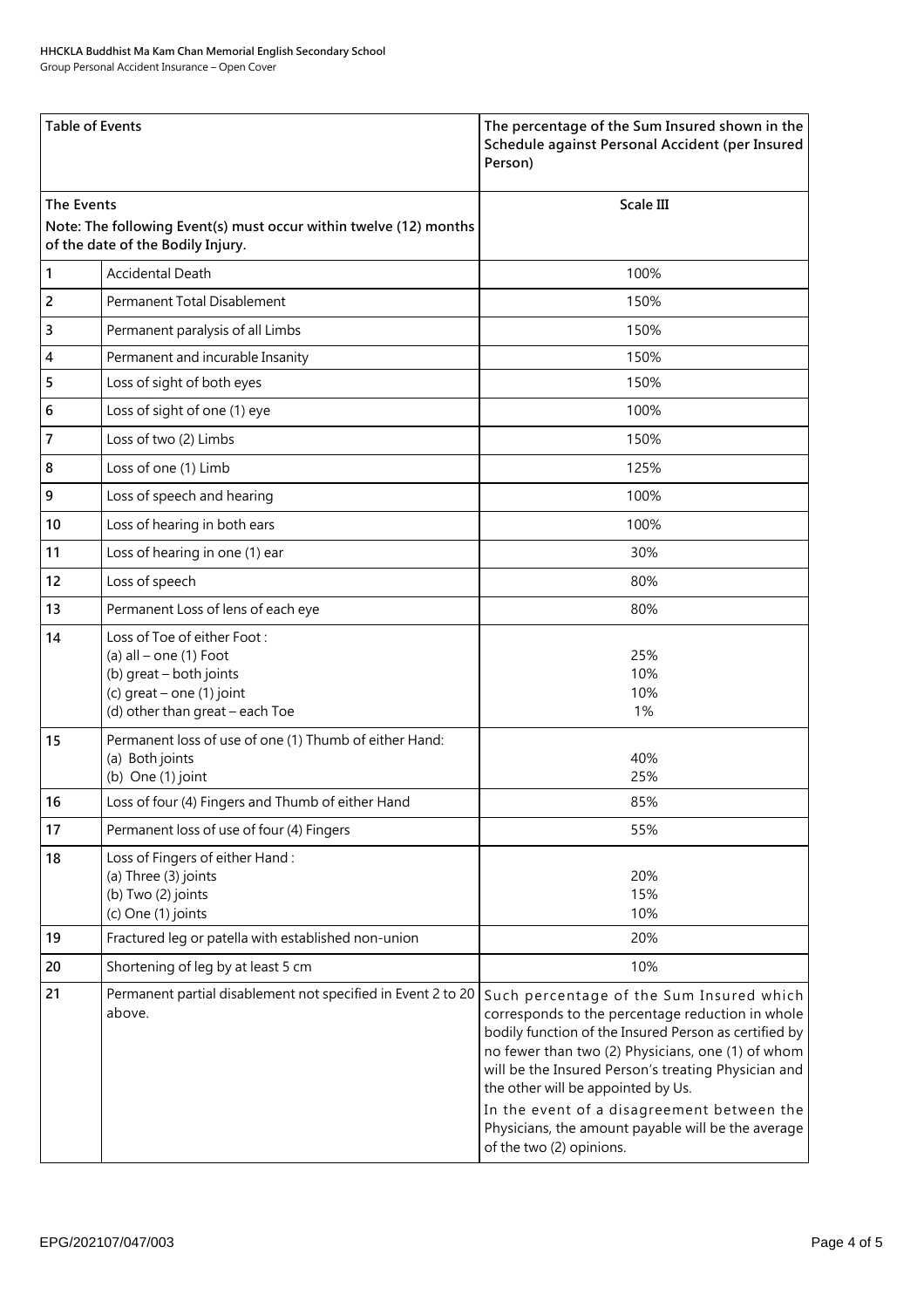We would remind you that Marsh (Hong Kong) Limited (the "Company") is remunerated for its services by the receipt of remuneration paid by insurers. Your agreement to proceed with this insurance transaction shall constitute your consent to the receipt of remuneration by the Company. Where the Company places your insurance policies through an internet based system developed by the Company called the MPS Web, the Company may be remunerated by a fee paid by participating insurers for the use of MPS Web. This fee does not form part of any premium or levies due under your policy.

This Summary of Cover is issued as a matter of information only and confers no rights upon the holder. This document does not amend, extend or alter the cover afforded by the policy/policies listed. This document has been issued by us in our capacity as an insurance broker and it does not reflect in detail the policy terms or conditions and merely provides a very brief overview of the insurance that is, to the best of our knowledge, in existence at the date we have issued this summary.

For full particulars, you must refer to the policy contract. In issuing this Summary of Cover, we do not guarantee that the insurance outlined will continue to remain in force for the period referred to as the policy may be cancelled or altered by either party to the contract at any time in accordance with the terms and conditions of the policy or in accordance with the terms of the local law.

Marsh (Hong Kong) Limited

**Calvin Wong**